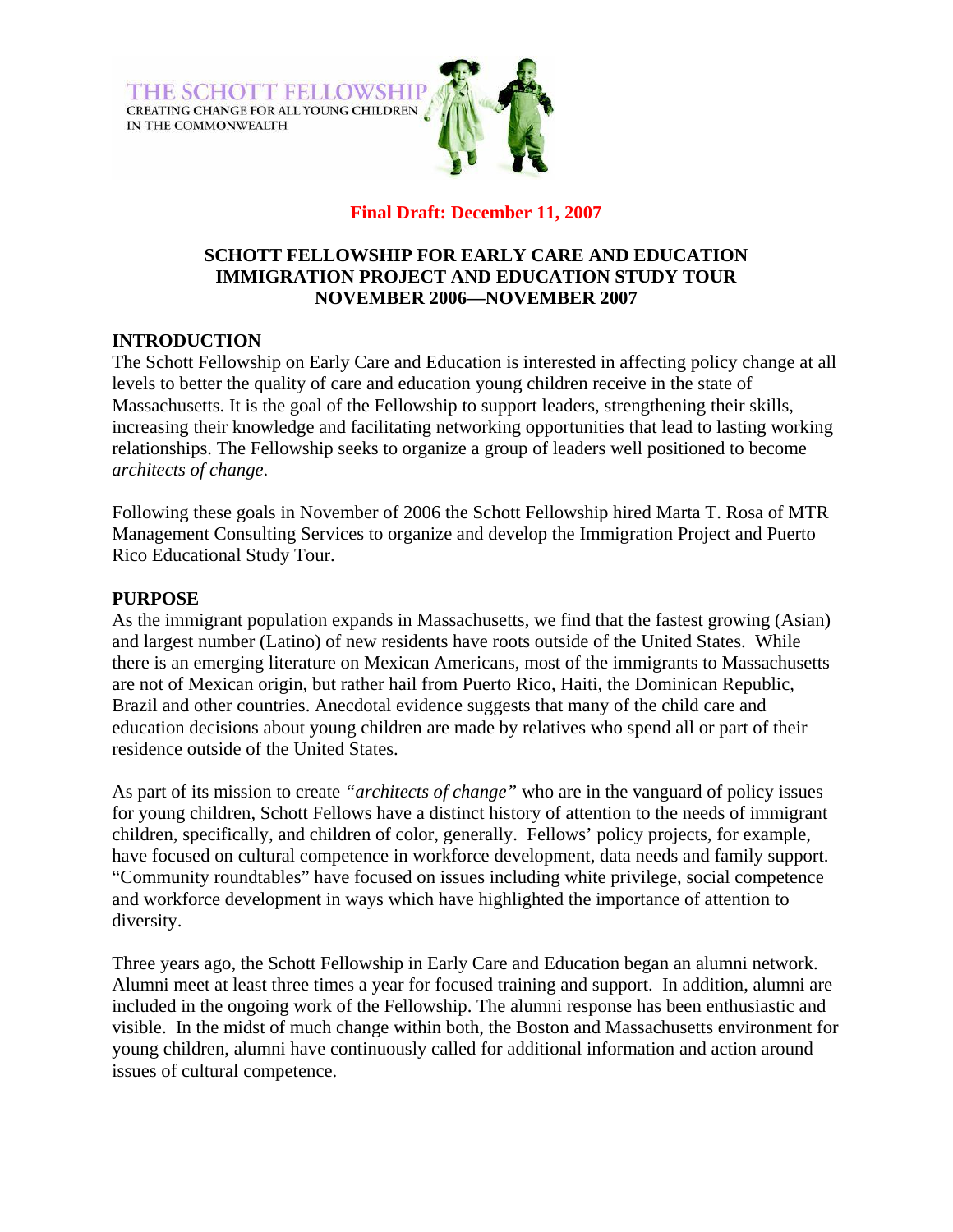This Immigration Project and Educational Study Tour provided participants with the following:

- $\triangleright$  Focused attention on the unique issues, strengths and challenges of young children who are immigrants/migrants or the offspring of immigrants/migrants in Boston and Massachusetts:
- ¾ Hands-on experience with immigrant children/families in BOTH the Greater Boston area and with migrating children and families in San Juan, Puerto Rico as an example of the unique issues, strengths and challenges;
- $\triangleright$  Policy recommendations which would improve the quality of life for their children;
- $\triangleright$  Communication strategies to share the lessons learned in the immigrant study and to advance the policies that are articulated.

## **PROCESS**

Designed as a year long project, the Immigration Project and Educational Study Tour took participants through an intense learning and sharing journey. Beginning in January 2007 when applications were designed and round table discussions organized the work focused on making sure participants had access to experts' representative of the target communities. Panel presenters in May and October 2007 reflected the diverse immigrant populations in the Commonwealth. Educational Study Tour participants responded to an application process that asked pointed questions about their interests and expertise working and interacting with immigrant and migrant populations of children and families.

Site visits to Greater Boston area programs visibly enhanced the participants learning, understanding and appreciation for dual language learners; recently arrived immigrant families; punitive immigration laws; the impact of the raid in New Bedford; and the assets as well as the challenges for families living in two worlds. The six day program in Puerto Rico further increased awareness of the political, economic, educational and social issues impacting the lives of families, educators and communities on the island. Site visits further confirmed the need to take a closer look at how we support a constantly migrating Puerto Rican community. Educational videos of historic events that have led to the political and social conflicts in Puerto Rico and the US mainland further expanded participants' perspectives.

This year long journey which ended with a participant debriefing session in November 2007; a press release and a public sharing of the lessons learned coupled with the identification of needed policy adjustments, has served as a beginning of an important dialogue in the Commonwealth and the island of Puerto Rico. It is our hope that those reading this report take on the responsibility of sharing their learning with others and begin their own journey to become architects of change, because children can not wait any longer.

## **ACTIVITIES**

Four major activities were undertaken to accomplish the learning goals of the Immigration Project and Educational Study Tour including:

- $\triangleright$  Educational Roundtable Discussions;
- $\triangleright$  Greater Boston Site Visits to Bilingual Programs;
- ¾ Viewing of Two Educational Videos and
- $\triangleright$  The Puerto Rico Educational Study Tour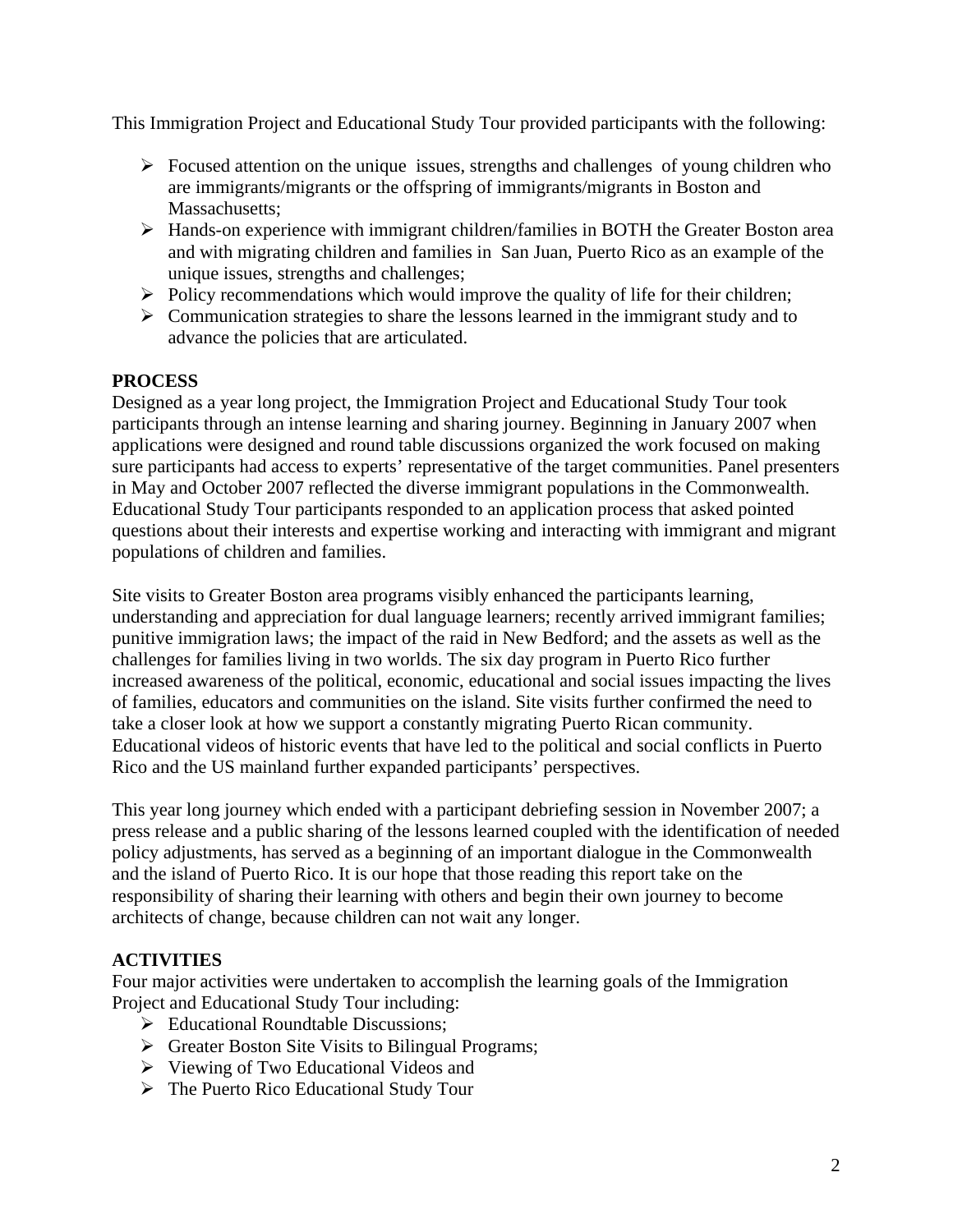# *(1) EDUCATIONAL ROUND TABLE DISCUSSIONS*

Educational Round Table Discussions were held in efforts to deepen participants' understanding of the experiences of immigrant and Puerto Rican children residing in Massachusetts and Puerto Rico. The two roundtables were attended by 185 people including early childhood educators, policymakers, family workers, higher education representatives and advocates.

## *May 2, 2007 Round Table Discussion: "Imagine a World Where All Immigrant Children Succeed"*

A small group from the Class of 2007 Schott Fellows joined forces with MTR Consulting Services to organize a round table discussion titled *"Imagine a State Where All Immigrant Children Succeed"* in May 2007. Attended by approximately 100 participants including policy makers, researchers, educators, early education and care professionals, advocates and community leaders interacted with expert leaders from immigrant groups including Haitian, Latino and Asian. The Roundtable served as an opportunity to consider the issues facing young immigrant children in Massachusetts. According to Kids Count, "in 2005 one out of five US children is living in an immigrant family. If current immigration levels continue, children in immigrant families will constitute 30 percent of the nation's school population in 2015." Nearly 22% of all children living in Massachusetts today are immigrants.

Expert speakers included*:* Dr. Miren Uriarte, Director and Researcher, Mauricio Gaston Institute @ UMass Boston; Reverend Chen Imm Tang, Director, Office of New Bostonians; Dr. Alix Contave, Associate Director, The Trotter Institute @ UMass Boston; Dr, Maria Elena Letona, Executive Director, Centro Presente; Ms. Hanna Gebretensae, Technical Assistant Specialist, Region I Head Start

The roundtable discussion addressed the following four questions:

- $\triangleright$  Who are the immigrant children in Massachusetts?
- $\triangleright$  What policies support the well being of immigrant children?
- ¾ How can Massachusetts better serve immigrant children?
- $\triangleright$  What can we learn from other states and their policies with respect to immigrant children?

Led by Schott Fellows small group discussions were summarized in a policy brief widely disseminated to policymakers and others. Key policy recommendations include, providing families with real choices; ease access to information; and engage community based organizations.

## *October 1, 2007 Round Table Discussion: "The Puerto Rican Experience: Understanding Latino Children/Families in the Commonwealth"*

Participants gathered to jointly explore the experiences of Puerto Rican children and families in Massachusetts; to discuss the academic, social and economic assets and needs of children who migrate from Puerto Rico; and to explore how to best support the growth and development of children who live and learn in two worlds.

Expert speakers included: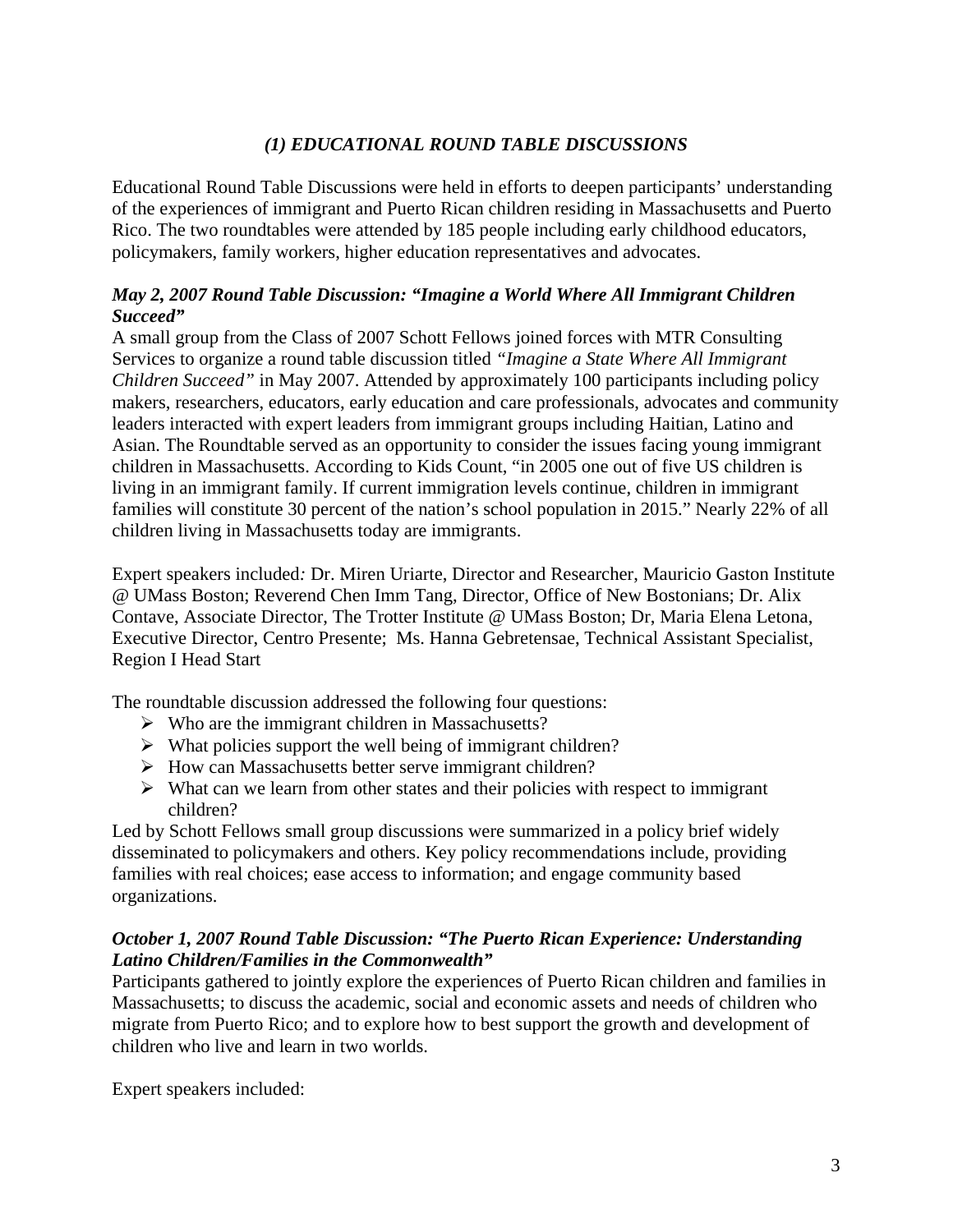- ¾ Vanessa Calderon, Chief Executive Officer of Inquilinos Boriquas en Accion (IBA)
- ¾ Miren Uriarte, Founding Director and Researcher for the UMASS Gaston Institute
- $\triangleright$  Margarita Muniz, Principal of Rafael Hernandez
- ¾ Jeannette Collazo, Executive Director of Alianza Hispana

Experts discussed and shared their perspectives on the following core questions:

- $\triangleright$  Why Puerto Rican children are failing?
- $\triangleright$  How do we improve the quality of life for Puerto Rican children and families?
- $\triangleright$  What is the impact of constant migration?
- $\triangleright$  How do we best support children who live in two worlds?

Participants received a good overview of the history, the data, the issues and the problematic policy implications of education policies. Puerto Rican children and families as US citizens travel often between the mainland and Puerto Rico a situation that has large implications on the success or lack of success on the academic and social development of Puerto Rican children who lag behind their peers in MCAS scores, graduation rates and other socio-economic factors. One of the biggest concerns shared across experts were issues surrounding: children's language development and self identity; the impact of a strong family connection that is often strained by distance; health concerns in the adults including diabetes and depression; and a long history of political strife and oppression whose consequences continue to exist today.

The discussants and experts made the following observations: the state policy needs to better support children who live and learn in two worlds; educators need to better support language development and ensure that children are proficient in English as well as their native language when it is the first language; one of the key responsibilities of the education system and communities is to help develop strong sense of identity and self esteem; the strength of family connections ought to be acknowledged as a strength and respected.

## *(2) GREATER BOSTON SITE VISITS*

As part of the Immigration Project and Educational Study Tour participants conducted site visits within the Greater Boston area to four linguistically diverse, immigrant/migrant serving early education and care programs including ACORN, The Haitian Multi-Service Coalition, Escuelita Borinken at Inquilinos Boricuas en Accion (IBA) and the Rafael Hernandez Two Way Bilingual School.

#### **Acorn Center for Early Education and Care (Center Based)**

Opened in 1972, Acorn was the first bilingual (Chinese-English) child care program in Massachusetts. Today, children of all backgrounds and cultures participate in creative and developmental learning through songs, stories, role-play, and hands-on activities. Licensed by the Massachusetts Department of Early Education and Care (DEEC), and accredited by the National Association for the Education of Young Children (NAEYC), Acorn serves 81 children ages 15 months through 5 years old in five bright classrooms stocked with age and developmentally appropriate activities. The program is open full day, year round, and a nutritious breakfast and lunch is served in addition to a daily snack. Each classroom has two full-time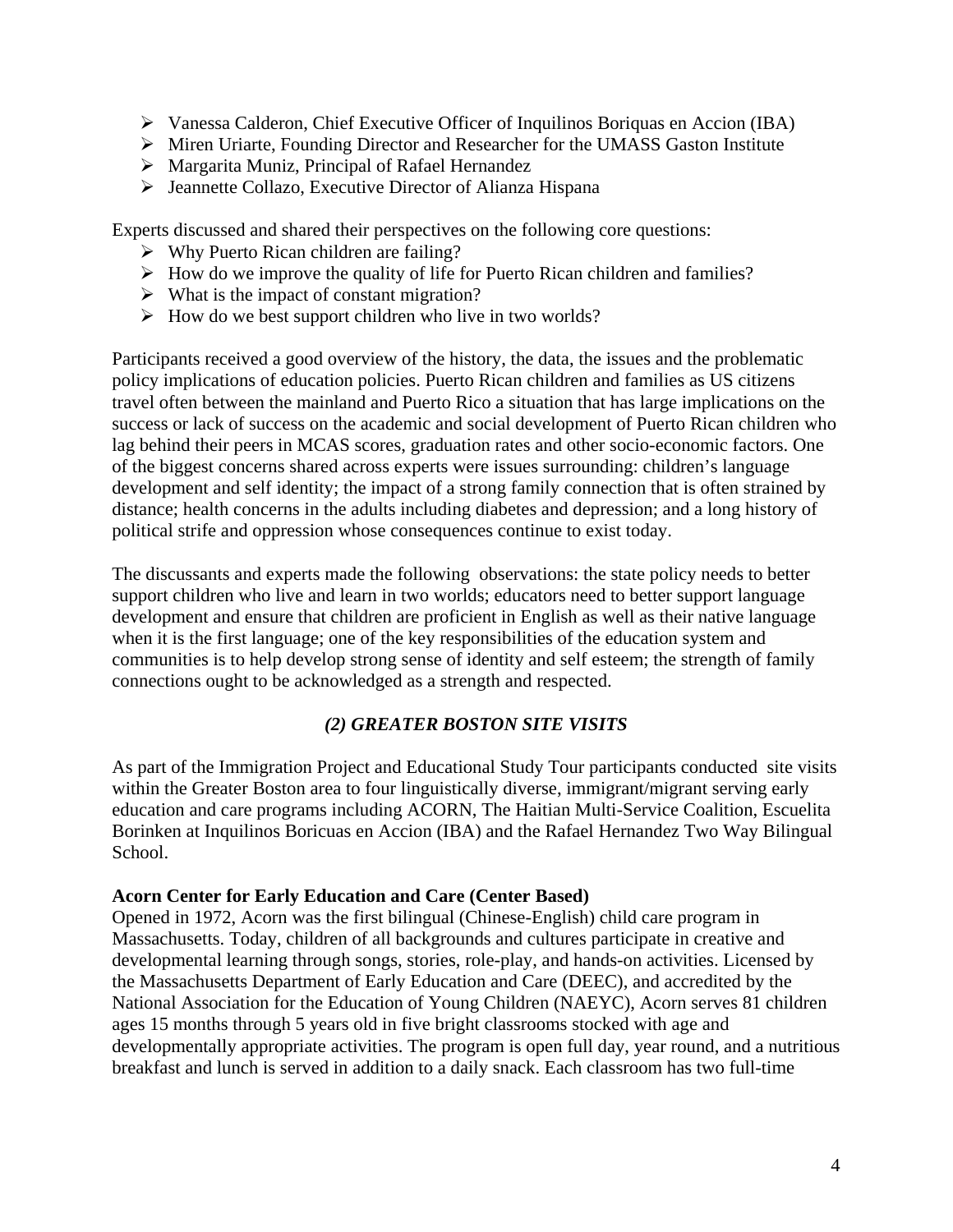teachers, one English speaking and one Chinese speaking, and all class activities are conducted in both Chinese and English.

### **Haitian Multi-Service Center**

Established by local Haitian community leaders, the Haitian Multi-Service Center (HMSC) began in 1978 with a single service, English as a Second Language for recent Haitian immigrants. In 1984, the HMSC became a community service center of Catholic Charities, Archdiocese of Boston. Now located in the Catholic Charities Yawkey Center in Dorchester, the goal of the HMSC is to prepare and assist immigrants in their quest for social and economic selfsufficiency in the United States. The center promotes community development through a "Haitians-serving-Haitians" model in a culturally and linguistically familiar environment. Approximately 4,500 individuals and families are served by the HMSC each year mostly from Dorchester, Mattapan, Roxbury, Hyde Park, Jamaica Plain, as well as Cambridge, Somerville, and other neighborhoods outside of greater Boston.

## **Rafael Hernandez Two Way Bilingual School**

The Rafael Hernandez Two-Way Bilingual School is committed to working with parents and the community within a diverse, nurturing environment in which students use Spanish and English as constructive tools for learning. We believe students, teachers and parents should work cooperatively to set and achieve goals that maximize each student's potential, and that develop courageous learners, effective communicators, and responsible citizens. It was founded in the 1970's, when many Puerto Ricans were migrating to Boston. At that time, no school was equipped to handle the special needs of children whose first language was not English. In response to this need, community activists petitioned the school committee to establish a school where Latino students' educational needs could be met.

## **Inquilinos Boriquas en Acción (IBA) and Escuelita Borikén**

In 1968, a group of predominately Puerto Rican community activists successfully stared down the bulldozers of urban renewal and organized to gain control over the development of their neighborhood-- a seminal moment in the history of affordable housing, civil rights and community organizing in the city of Boston. Today, Villa Victoria, the 435 unit housing community of 3,000 multicultural residents that they developed, remains an affordable housing oasis in Boston's gentrified and affluent South End neighborhood, because of the efforts of Inquilinos Boricuas en Acción (IBA)

## *Escuelita Borikén*

Escuelita Borikén is a quality multicultural and bilingual pre-school program servicing 80 children in Villa Victoria and the surrounding South End community. Escuelita provides an education that fosters the physical, social, linguistic, cultural, and cognitive development of children in a challenging but self-affirming environment that is fun for young children and their families. Escuelita is licensed by the Massachusetts Department of Early Education and Care and is accredited by the National Association for the Education of Young Children (NAEYC). Leveraging key partnerships with Child Care Choices of Boston and the South End Community Health Center, Escuelita provides mental health services to enrolled children. Through a partnership with the JUMPSTART program, Escuelita provides pre-school students with 1:1 social and literacy skills development mentorship from college students.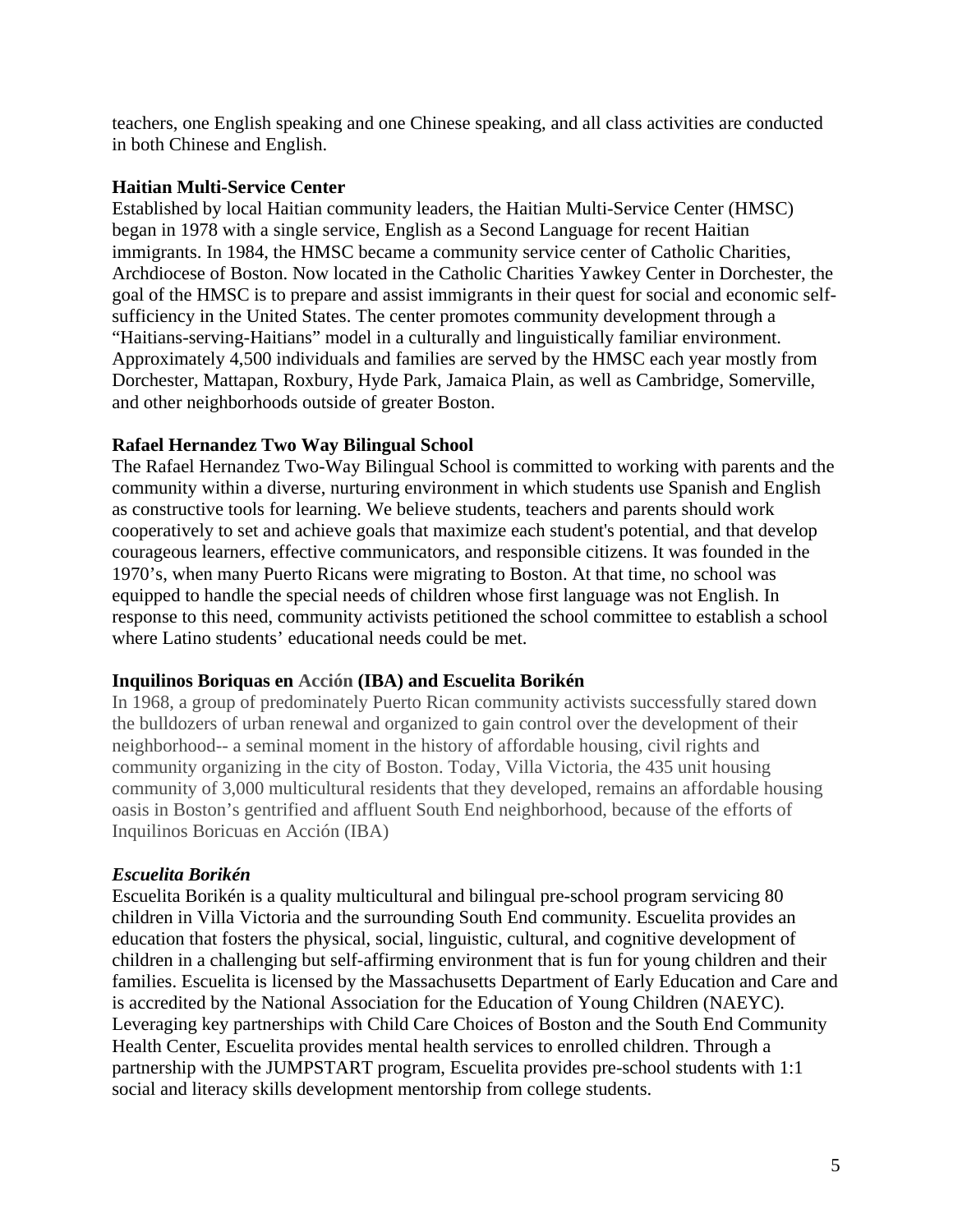### *SITE VISIT LEARNINGS*

All programs struggle to access the needed financial resources with which to meet the diverse needs of families and children in the areas of language development, acculturation, policy understanding, family engagement and social emotional development.

All programs face the challenge of the impact of the UNZ Initiative and the English Only movement which aims at eliminating bilingual education. Question 2 which was voted in by Massachusetts voters several years ago changed the education landscape, eliminating bilingual education; today we are not certain of the impact the dismantling of bilingual education has had on dual language learners.

All programs have found creative, culturally appropriate ways to engage families in their children's learning and development; all families face the challenge of time, knowledge and resources.

All programs display children's immediate and extended family members with pictures taken at school activities and family portraits; all programs are inclusive of families in their programming bringing them in for conferences, activities, parent training sessions, holiday celebrations etc.

### *(3) EDUCATIONAL VIDEOS*

Prior to flying to Puerto Rico, as part of orientation, participants watched *Mi Puerto Rico,* (My Puerto Rico) an educational video produced by Raquel Ortiz which depicts the history of Puerto Rico including its social, economic and political struggles. *Mi Puerto Rico* discusses the experiences of a Puerto Rican woman who is born on the island, her family moves her to the Bronx in New York and as an adult she wants to learn more about her culture and roots so she begins a learning journey through this documentary titled, *Mi Puerto Rico*.

The video moved us as it explained historical facts: Puerto Rico was a possession/colony of Spain until it became a colony of the United States in 1898 after the Spanish-American War. US citizenship for Puerto Ricans came under the Jones Act of 1917 and as a result after the Jones Act the US began recruitment of Puerto Rican soldiers to fight in World War II. This act gave Puerto Ricans the ability to migrate between the US and the island. During the 1950's Puerto Rico was given the status of Commonwealth, a territory of the US which affords Puerto Rican's certain privileges yet maintains total US control of the island's economy. Puerto Ricans living on the island can not vote for the US president and do not have voting representatives in Congress. As a Commonwealth Puerto Rico (Estado Libre Asociado) does not pay federal taxes, hence they are not eligible for full US benefits including welfare, education, social security, health care etc. Partial benefits such as food stamps are available to people on the island.

Today, because of the extensive migration since the 1900's, the population of Puerto Ricans on the mainland is equal to the population of the island approximately 4 million.Puerto Ricans come from a multi-racial and multi-cultural background, including Taino indigenous people on the island, Spaniards, European and African influence. Because of a century of mingling of the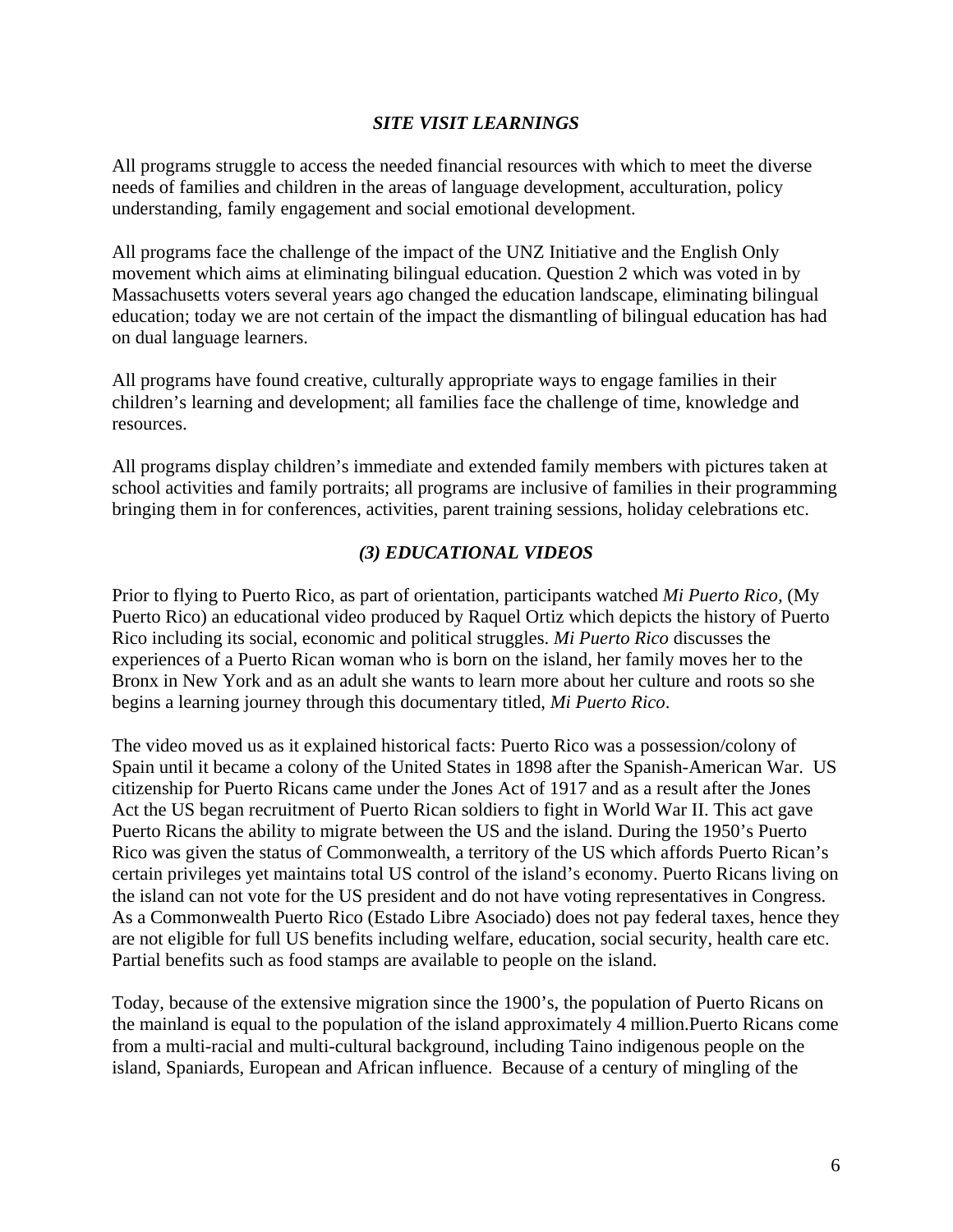diverse populations, along with isolation on the island, a single people, Puerto Ricans, with a single language, Spanish, was formed.

The Puerto Rican community has strong family values, which promote a positive outlook on life, education, and interpersonal connections. Puerto Ricans are generally viewed as hard workers with a family focus. Puerto Ricans exhibit close cohesive cultural relationships; through families and their churches, they provide support when it is needed beyond what their own immediate family can provide. Spanish is the preferred language for use on the island. However, English is used by some frequently, particularly in San Juan and its surrounding metro neighborhoods. On the Puerto Rico educational study tour we noted that islanders, generally those in service positions, tended to speak and know only Spanish.

Parents expect obedience from children and instruct them to have respect for family and community. The parents themselves teach their children to support local activities, political and religious communities. Puerto Ricans remain torn about the island's future. Many support statehood while others continue to support a move towards full independence and yet others wish that the status quo is maintained. These political divisions within the Puerto Rican people remain as strong today as they were in the 50's, 60's and 70's when *(independentistas)* activists stormed into the US White House demanding independence for Puerto Rico. Language, culture, politics, social and economic struggle remain constant in Puerto Rico. Poverty levels remain high; school desertion is a concern; employment and health continue to be challenging issues.

While in Puerto Rico, in route to a site visit the group viewed La Operacion, (The Operation) a video which depicts the sterilization of over two thirds of the island of Puerto Rico's women in the late 60's and 70's. The US government concerned that Puerto Rican families were large and the poverty high funded efforts to control the population. One such effort to control population growth was a US government program implemented to promote the sterilization of women across the island. Door to door campaigns and municipality led initiatives moved hundreds of women to participate in the sterilization program later called by the community *La Operacion*. In addition, the very first birth control pills created were tested on Puerto Rican women. According to women who underwent these treatments, very little or no education was given to them at the time.

La Operacion video discusses the reasons why Puerto Rican women agreed to the operation. It was told to them that it was economically and socially advantageous for them to have fewer children. A promotion campaign inclusive of government sponsored home visits, posters, and ads urged women to take advantage of La Operacion and to fulfill the dream of the perfect family size-- two children. Many of the women interviewed on the video did not understand that *la operacion* was permanent; some talked about wanting more children and later finding out they could not have them. Some cried. Many of the women that were given birth control pills through the experimental phase suffered side effects. In Caguas, the mayor expressed great pride over having worked with the US government and single-handedly achieved *la operacion* of over 20,000 women. Doctors across the island received government support to implement the population control program.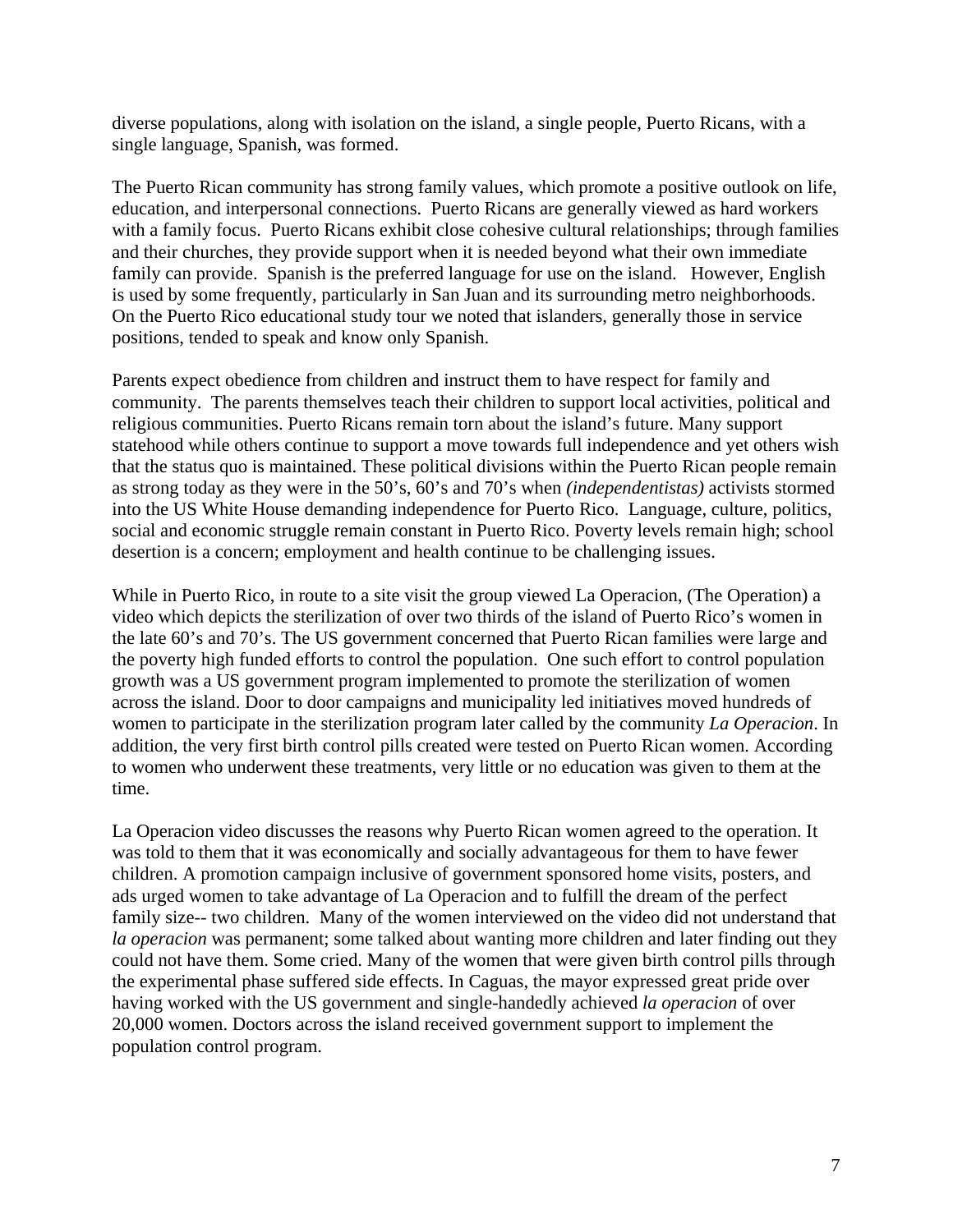These videos gave the participants a good historical context for their work ahead. This history which is not taught in the public schools here or in Puerto Rico came as a surprise to many of us. The impact of 500 years of colonialism; the struggle for identity; the difference that having US citizenship makes and the conflict of language is but a few of the issues to be explored and addressed. Will Puerto Rico vote to become the 51<sup>st</sup> state or will it become an independent nation? Moreover, can the Puerto Rican economy support the island becoming independent? What impact will statehood have on the residents of Puerto Rico? And if the status quo remains-Commonwealth-how will Puerto Ricans resolve the language, identity, political, social and economic ills that have challenged them for generations? These and many other similar questions hold Puerto Ricans both on the island and in the US captive. The new generations of Puerto Ricans explore these issues and attempt to find answers to these difficult questions as did their ancestors.

# *(4) EDUCATIONAL STUY TOUR*

## **ELEMENTS OF A SUCCESSFUL EDUCATIONAL STUDY TOUR**

#### *Planning/Outreach/Fundraising*

Planning for the Puerto Rico Educational Study Tour began in April 2007; applications, outreach materials and announcements were developed and disseminated widely via the Schott Fellowship networks as well as community based agencies and the early child hood field at large. Twelve participants applied and were accepted; two had to drop out due to family emergencies.

A proposal was written to the Boston Foundation Vision Fund to support the goals of the project; funding was denied. Calls were also made to several local foundations all of which declined consideration of funding for the project. Participants paid their travel costs to Puerto Rico, and program costs were subsidized by the Fellowship. Our Puerto Rico hosts, Cambridge College Puerto Rico Regional Center and the Asociacion de Maestros (Teachers Association) off set the cost of meals, translation equipment, and speakers. The project planning costs were supported in part by the Schott Fellowship alumni program, the grant received and with the volunteer hours donated by the organizers.

This was a challenging project to fundraise for; fundors were not able to grasp the importance of the difference in the issues facing Puerto Rican children and why an educational study tour was necessary.

#### *A Team Approach/Identifying Partners*

The study tour to Puerto Rico would not have been possible without the coming together of the following collaborators:

- ¾ Cambridge College Puerto Rico Regional Center
- ¾ Asociacion de Maestros (Teachers Association)

#### *A Comprehensive Program*

¾ Orientation: Participants attended two orientation sessions in preparation for the Puerto Rico study tour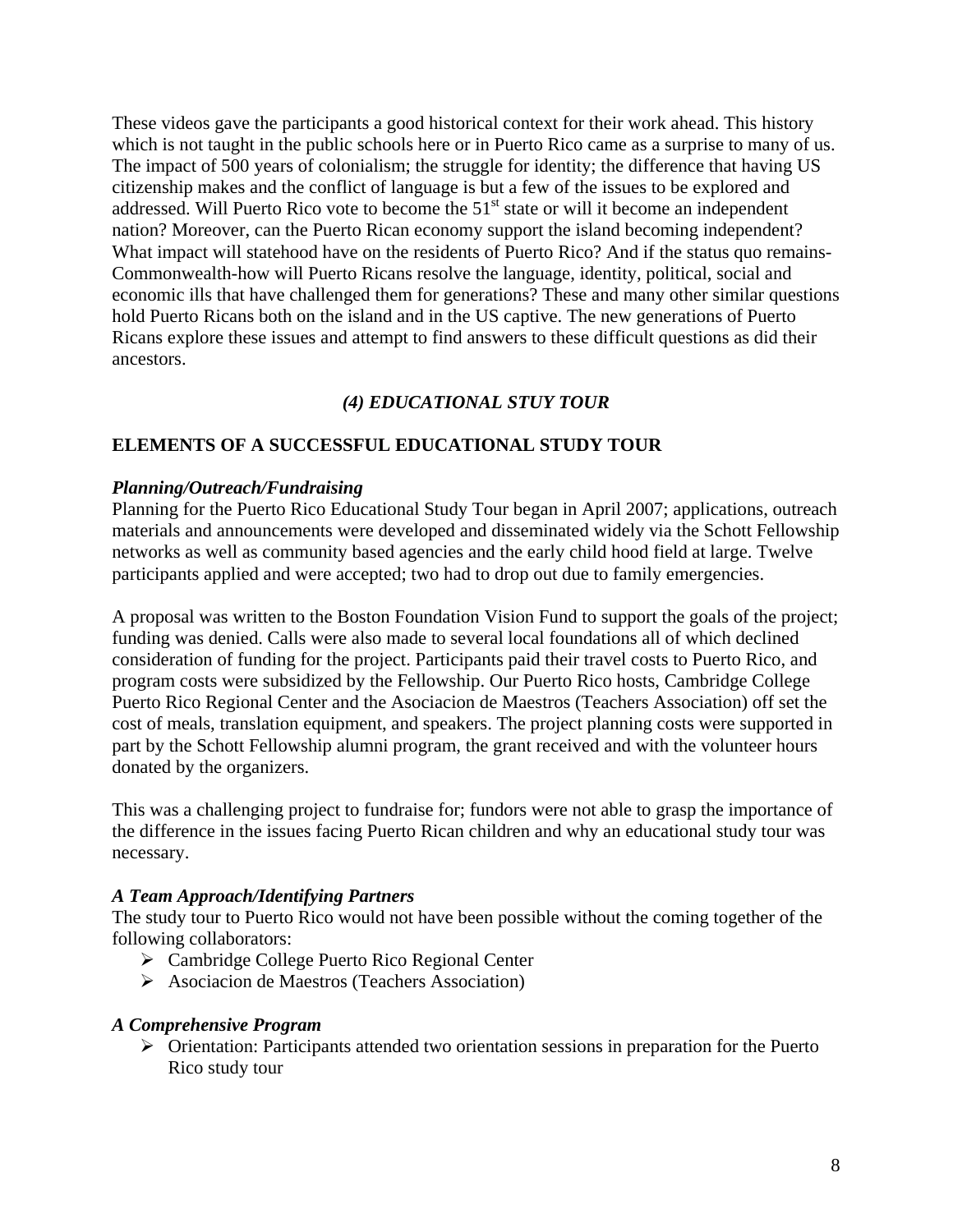- $\triangleright$  Educational Forums: Participants were asked to attend the two educational round tables here in Massachusetts and an educational forum in Puerto Rico.
- ¾ Site Visits: Participants attended two out of four site visits here in the Greater Boston area and six in Puerto Rico.
- $\triangleright$  Educational Videos: To enrich the historical perspective and frame the context of the discussion two educational videos were viewed by the participants, *Mi Puerto Rico* and *La Operacion.*

# **THE PUERTO RICO STUDY TOUR TIMELINE**

Group arrives in Puerto Rico Saturday, October 12, 2007

Day One: Participants attend the APENET Early Education Conference

- 1. Conversations with Luis Hernandez and Gloria de Llovio
- 2. Welcome Dinner sponsored by Cambridge College Puerto Rico Regional Center

Day Two: Getting to know Puerto Rico/Individual time

Day Three: Educational Forum at Cambridge College

Participants enjoyed learning about the history of Puerto Rico; its educational policies and its people. This session set the context for the rest of the study tour. Dinner and discussion sponsored by the Teacher's Association

- Day Four: Site Visits Begin
	- 1. Head Start/Early Head Start, Caguas, a rich environment full of loving, caring adults. An interactive environment
	- 2. Museo del Nino Puerto Rico (Children's Museum), San Juan, built over twenty years ago, the museum houses creative activities in science, math and literacy. Art and music are also part of the work of the museum. The museum receives visitors constantly, mostly families.

Day Five: Site Visits Continue

- 3. The School of San Juan, Municipality run school, similar to charter school. A model program developed by the municipality as a public private institution with a Board. Parents have to apply; children have to take an entrance exam. Spanish is spoken to the preschoolers but English immersion takes place in Kindergarten. Now serving preschool age children to second grade there are plans to build a grade three to six. Funding for this school is 10,000.00 per child; very different from the 4,000.00 per child allocation used for public schools. There are two degreed teachers in every classroom; state of the art technology, language labs, arts and music. Teacher salaries are better then in the public schools.
- 4. DASKALO, San Juan, Private School, A private school started by an academic, Dr. Cartagena, who for a short time served as the Puerto Rico Secretary of Education. The philosophy is family oriented; English is taught during a specific period of the day. Children who enroll in kindergarten remain in the school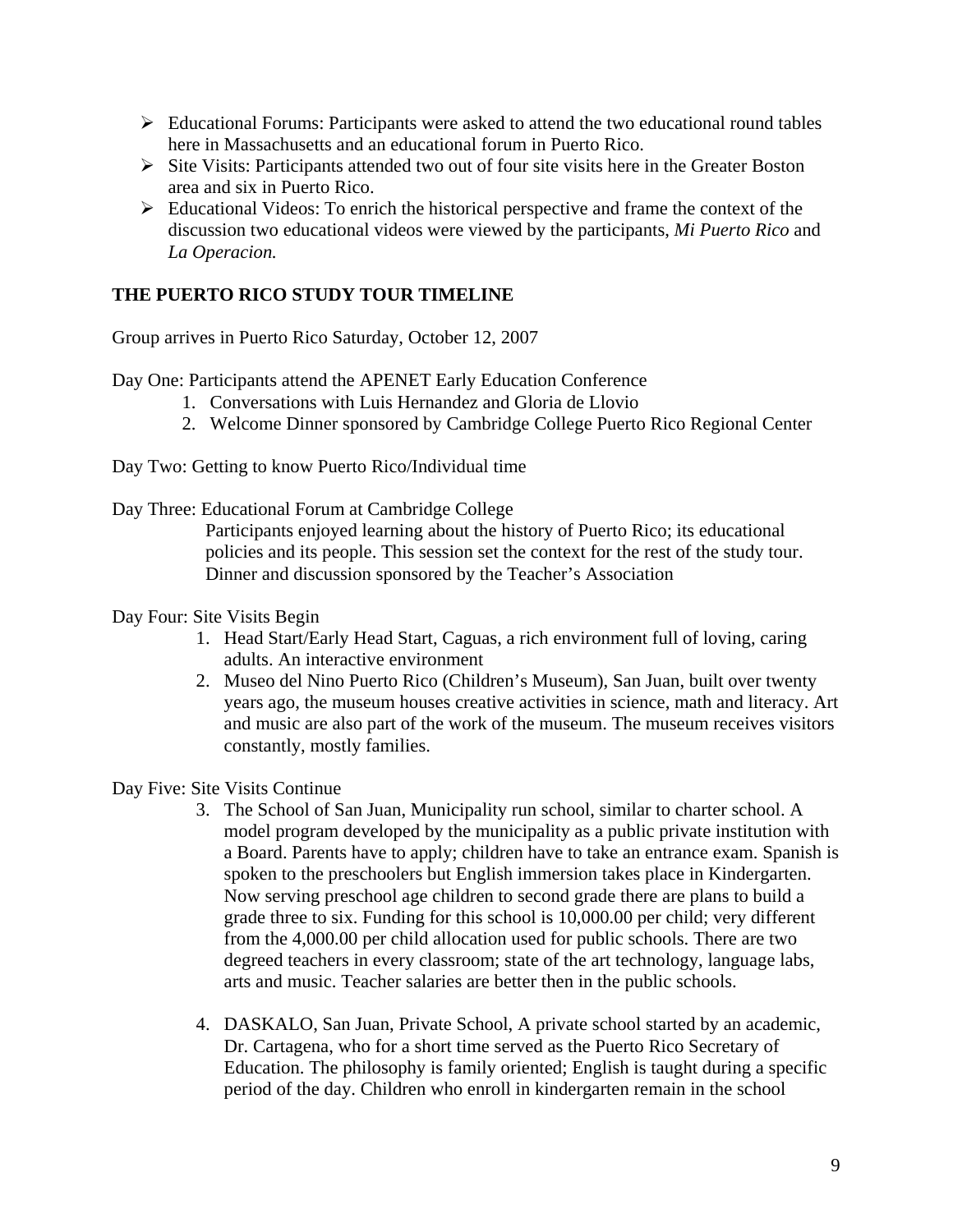through graduation form eighth grade. Plans are in discussion for starting a high school at the request of the parents. Parents pay privately; every child is afforded a lap top to take home; teacher turnover is not a problem; the meals are family style and there is a hot meal provided in the cafeteria.

Day Six: Conversation with the University of Puerto Rico

- 5. University of Puerto Rico, Rio Piedras
	- $\triangleright$  Conversation with School of Education Dean, Dr. Angeles
	- ¾ Visit to The School of Education's Preschool Program
	- ¾ Visit to The School of Education's Maternal Program
	- $\triangleright$  Overview of the public school system
	- $\triangleright$  Tour of the Campus
	- $\triangleright$  Visit to Taino Museum and the Faculty Senate

Additional Conversations

- 1. Sapientis, Nonprofit organization
- 2. APENET, Association for the Education of Young Children in Puerto Rico
- 3. Puerto Rico Teachers Association
- 4. Cambridge College Puerto Rico Regional Center

# **THEMES AND ISSUES IDENTIFIED**

The impact of 500 years of colonialism Political, economic and social struggles and divisions The people: warm, friendly, hospitable, joyous An educational system in crises

 $\triangleright$  language development,

- $\triangleright$  resource poor island,
- $\triangleright$  beginning of English immersion,
- $\triangleright$  growth of private schools,
- $\triangleright$  beginning of charter/pilot school concept

Regional differences: language, economic and educational status, class, income A country divided by its politics, language, economy

Identity crises caused by years of oppression and colonialism

- $\triangleright$  Children never learn Puerto Rico's history-in the public schools they only teach about Puerto Rico until the US took over 1849; from then on children are taught US history
- $\triangleright$  Puerto Rico has congressional representatives that can not vote in Congress
- $\triangleright$  The island does not pay federal taxes
- $\triangleright$  US policies apply to most of the social, economic, and educational policies of Puerto Rico
- $\triangleright$  Puerto Rico can not import and export any goods except with the US
- $\triangleright$  Puerto Rico is not eligible to vote for US President
- ¾ Some Puerto Ricans support independence; others support statehood; others support the status quo

High level of Poverty

- $\blacktriangleright$  underground economy
- $\triangleright$  large percent of the population is on food stamps
- ¾ not all US benefits are extended to Puerto Rico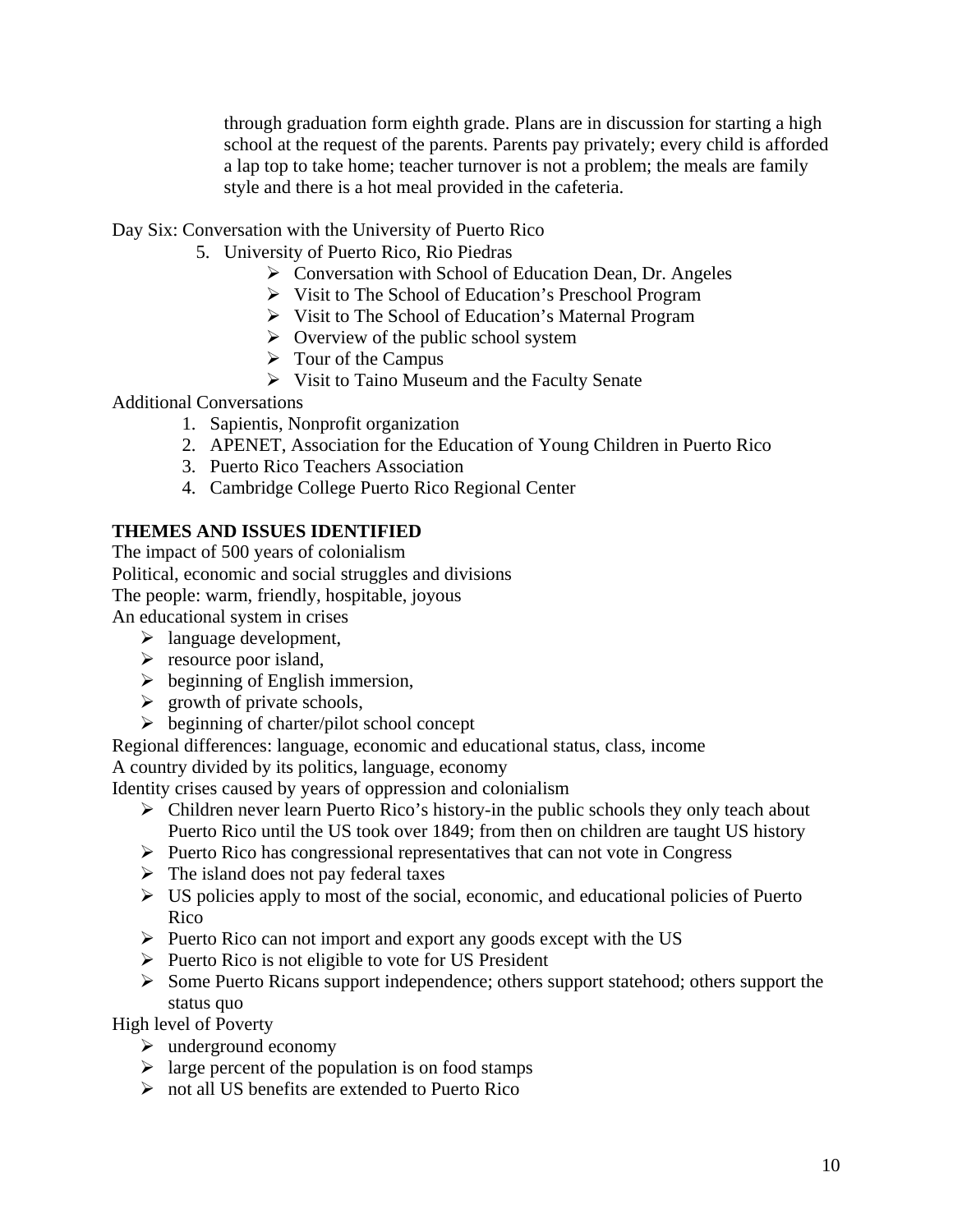Low wages (per month)

- $\triangleright$  Teachers \$1,500-2,500
- $\triangleright$  Police \$2,250
- $\triangleright$  Service Industry 1,000

High level of higher education attainment in early education and care

- $\triangleright$  Every teacher has her/his BA and some have Masters
- $\triangleright$  Few men in the classrooms
- $\triangleright$  Cost per credit makes higher education very accessible (20.00 per credit)
- $\triangleright$  Many higher education options within private and public institutions
- $\triangleright$  The pharmaceutical companies are the largest industry on the island therefore colleges cater to this industry with education and training programs

Need to further develop leaders who can organized for change Public schools are under funded, when a teacher is absent for illness and/or other reason the children may get sent home for the day or days; this situation causes parents to op to send their children to private schools that may also be struggling for funds, staff and facilities.

There continues to be migration to the US in large numbers in search for better opportunities. US recruits workers in Puerto Rico, while on the island we witnessed the Texas Police Department recruiting Puerto Ricans; schools are also beginning to recruit teachers.

## **Overall Lessons Learned from All Experiences**

- $\triangleright$  Ongoing professional development is necessary even when the teachers are highly educated; developmentally appropriate practice has to remain a goal.
- $\triangleright$  Dual language learners need the proper cultural and linguistic supports to excel in the state; the child's first language provides the foundation for building vocabulary and introduction of new languages.
- $\triangleright$  The concept of 'strong, respectful family connections' throughout immigrant and the Puerto Rican community has to be at the core of all of the work we do with children. Communication with families, family involvement and genuine engagement between home and school are key components for consideration in all that is planned for children.
- $\triangleright$  The issues of compensation in the early childhood field cut across all groups equally.
- $\triangleright$  There is consensus that a generation is growing up learning an emerging language, *'spanglish.*' How *'spanglish'* impacts the success of particularly Puerto Rican children in our school system is of great concern.

## **POLICY ISSUES AND RECOMMENDATIONS**

## **Policy Issue: Language Development**

Recommendation: The Governor ought to convene a group of educators, community members and researchers to discuss a strategy for further supporting language development and acquisition of a second language for dual language learners. Our fast emergent global society calls for embracing of multilingualism.

#### **Policy Issue: Family Support**

Recommendation: Schools and all Early Education settings ought to adopt a family support approach to working with children and families. Programs such as the Parent Services Project